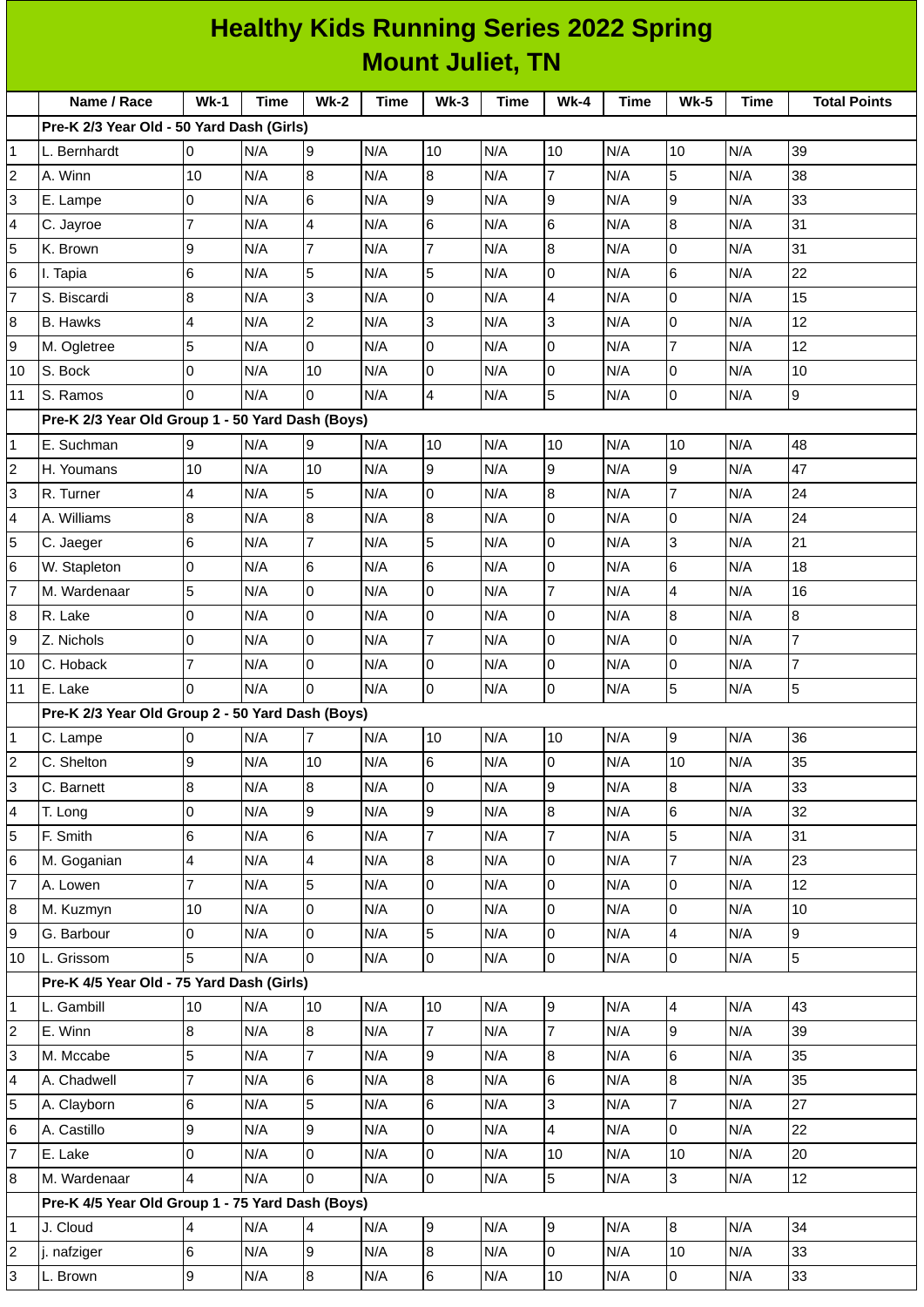## **Healthy Kids Running Series 2022 Spring Mount Juliet, TN**

| 4                       | A. Moore                                         | $\overline{7}$          | N/A   | 6              | N/A   | $\overline{7}$ | N/A   | $\overline{7}$ | N/A   | 5              | N/A   | 32             |
|-------------------------|--------------------------------------------------|-------------------------|-------|----------------|-------|----------------|-------|----------------|-------|----------------|-------|----------------|
| 5                       | M. Tapia                                         | 8                       | N/A   | $\overline{7}$ | N/A   | 10             | N/A   | 0              | N/A   | $\overline{7}$ | N/A   | 32             |
| 6                       | G. Ogletree                                      | 10                      | N/A   | 10             | N/A   | 0              | N/A   | 0              | N/A   | 9              | N/A   | 29             |
| $\overline{7}$          | L. Taylor                                        | 5                       | N/A   | 5              | N/A   | $\mathbf 0$    | N/A   | 8              | N/A   | 6              | N/A   | 24             |
| 8                       | C. Jaeger                                        | 3                       | N/A   | 3              | N/A   | $\,$ 6         | N/A   | 0              | N/A   | 4              | N/A   | 16             |
|                         | Pre-K 4/5 Year Old Group 2 - 75 Yard Dash (Boys) |                         |       |                |       |                |       |                |       |                |       |                |
| $\mathbf{1}$            | J. Taylor                                        | 9                       | N/A   | 10             | N/A   | 10             | N/A   | 10             | N/A   | 7              | N/A   | 46             |
| $\overline{\mathbf{c}}$ | S. Mcneal                                        | $10\,$                  | N/A   | 9              | N/A   | 6              | N/A   | 9              | N/A   | 10             | N/A   | 44             |
| 3                       | E. Abel                                          | 8                       | N/A   | 8              | N/A   | 9              | N/A   | 8              | N/A   | 9              | N/A   | 42             |
| 4                       | K. Holt                                          | 7                       | N/A   | 5              | N/A   | 8              | N/A   | 6              | N/A   | 6              | N/A   | 32             |
| 5                       | L. Smith                                         | 4                       | N/A   | 7              | N/A   | $\overline{7}$ | N/A   | $\overline{7}$ | N/A   | 4              | N/A   | 29             |
| 6                       | L. Torres                                        | 5                       | N/A   | l0             | N/A   | 5              | N/A   | 4              | N/A   | $\bf{8}$       | N/A   | 22             |
| $\overline{7}$          | L. Watson                                        | 6                       | N/A   | 6              | N/A   | $\mathbf 0$    | N/A   | 5              | N/A   | 5              | N/A   | 22             |
| 8                       | E. Dunham                                        | 3                       | N/A   | 4              | N/A   | 4              | N/A   | 3              | N/A   | 3              | N/A   | 17             |
| 9                       | S. Brown                                         | $\Omega$                | N/A   | 3              | N/A   | 3              | N/A   | 0              | N/A   | 0              | N/A   | 6              |
|                         | Kindergarten & 1st Grade - 1/4 Mile (Girls)      |                         |       |                |       |                |       |                |       |                |       |                |
| $\mathbf{1}$            | K. Mccabe                                        | 8                       | 01:45 | 10             | 01:45 | $\bf{8}$       | 01:25 | 10             | 01:46 | $\bf{8}$       | 01:44 | 44             |
| $\overline{c}$          | R. Dugyala                                       | 0                       | N/A   | 9              | 01:50 | $\overline{7}$ | 01:31 | 9              | 01:50 | 6              | 01:46 | 31             |
| 3                       | A. Barbour                                       | 10                      | 01:34 | 0              | N/A   | 10             | 01:15 | 0              | N/A   | 10             | 01:31 | 30             |
| 4                       | A. Rudraraju                                     | $\overline{\mathbf{4}}$ | 02:06 | $\overline{8}$ | 01:57 | 3              | 01:46 | 8              | 01:53 | 5              | 01:47 | 28             |
| 5                       | S. Mohammad                                      | 9                       | 01:40 | l0             | N/A   | 9              | 01:20 | $\mathbf{1}$   | 01:37 | 9              | 01:42 | 28             |
| 6                       | P. Long                                          | 0                       | N/A   | 6              | 02:00 | $\overline{7}$ | 01:31 | 6              | 01:54 | $\overline{7}$ | 01:45 | 26             |
| $\overline{7}$          | M. Sana                                          | 3                       | 02:17 | $\overline{5}$ | 02:04 | 4              | 01:45 | 8              | 01:53 | $\overline{c}$ | 01:58 | 22             |
| 8                       | E. Freese                                        | 7                       | 01:47 | $\overline{7}$ | 01:58 | 0              | N/A   | 0              | N/A   | 4              | 01:51 | 18             |
| 9                       | S. Clark                                         | 5                       | 02:05 | 0              | N/A   | 5              | 01:38 | 4              | 02:04 | 0              | N/A   | 14             |
| 10                      | N. Hudson                                        | 3                       | 02:17 | 4              | 02:19 | $\mathbf{1}$   | 01:52 | 3              | 02:11 | $\mathbf{1}$   | 02:29 | 12             |
| 11                      | R. Sheoran                                       | 0                       | N/A   | 0              | N/A   | 0              | N/A   | 5              | 01:59 | 3              | 01:57 | 8              |
| 12                      | C. Hoback                                        | $6\phantom{.}6$         | 01:50 | 0              | N/A   | $\pmb{0}$      | N/A   | 0              | N/A   | 0              | N/A   | 6              |
| 13                      | L. Nichols                                       | l0                      | N/A   | l0             | N/A   | $\overline{c}$ | 01:47 | 0              | N/A   | 0              | N/A   | $\overline{c}$ |
| 14                      | I. Conrad                                        |                         | 02:20 | $\Omega$       | N/A   | $\overline{0}$ | N/A   | $\overline{0}$ | N/A   | O              | N/A   | $\mathbf 1$    |
|                         | Kindergarten & 1st Grade - 1/4 Mile (Boys)       |                         |       |                |       |                |       |                |       |                |       |                |
| 1                       | E. Horner                                        | 10                      | 01:38 | 10             | 01:39 | 10             | 01:37 | $10\,$         | 01:33 | 10             | 01:34 | 50             |
| $\overline{c}$          | L. Petersen                                      | $\overline{8}$          | 01:46 | $\overline{8}$ | 01:50 | $\overline{7}$ | 01:46 | $\overline{7}$ | 01:43 | 9              | 01:40 | 39             |
| 3                       | J. Shoesmith                                     | 8                       | 01:46 | 9              | 01:45 | $8\,$          | 01:43 | 5              | 01:46 | $\overline{7}$ | 01:45 | 37             |
| 4                       | M. Hobbs                                         | 9                       | 01:41 | 0              | N/A   | 9              | 01:42 | 9              | 01:36 | 8              | 01:41 | 35             |
| 5                       | L. Mingledorff                                   | 3                       | 01:52 | $\overline{7}$ | 01:55 | 5              | 01:51 | 6              | 01:45 | 5              | 01:47 | 26             |
| 6                       | R. Maulsby                                       | 5                       | 01:51 | 6              | 01:56 | 5              | 01:51 | $\mathbf{2}$   | 01:50 | $\mathbf{1}$   | 01:54 | 19             |
| $\overline{7}$          | N. Lske                                          | 0                       | N/A   | 0              | N/A   | 0              | N/A   | 8              | 01:41 | $\overline{7}$ | 01:45 | 15             |
| 8                       | E. Freidberg                                     | $6\phantom{.}6$         | 01:50 | 5              | 01:58 | $\mathbf{1}$   | 02:00 | $\mathbf 1$    | 01:57 | $\mathbf{1}$   | 01:58 | 14             |
| 9                       | K. Pierre-Paul                                   | 1                       | 02:04 | $\overline{2}$ | 02:02 | 6              | 01:49 | $\mathbf{1}$   | 01:51 | 0              | N/A   | 10             |
| 10                      | H. Horne                                         | $\overline{c}$          | 01:54 | 0              | N/A   | $\overline{c}$ | 01:57 | 3              | 01:49 | 3              | 01:52 | 10             |
| 11                      | C. Lampe                                         | 1                       | 02:15 | $\mathbf{1}$   | 02:05 | $\mathbf{1}$   | 02:05 | 5              | 01:46 | $\mathbf{1}$   | 01:55 | 9              |
| 12                      | L. Holt                                          | $\overline{c}$          | 01:54 | $\overline{4}$ | 02:00 | $\mathbf{1}$   | 03:03 | 1              | 01:59 | $\mathbf{1}$   | 02:02 | 9              |
| 13                      | d. nafziger                                      | 0                       | N/A   | $\mathbf{1}$   | 02:05 | 3              | 01:55 | 0              | N/A   | 4              | 01:51 | 8              |
| 14                      | R. Gambill                                       | 1                       | 01:56 | $\overline{3}$ | 02:01 | $\mathbf{1}$   | 02:01 | $\mathbf{1}$   | 01:58 | $\mathbf{1}$   | 01:54 | 7              |
| 15                      | D. Clark                                         | 5                       | 01:51 | 0              | N/A   | $\mathbf{1}$   | 02:01 | $\mathbf 1$    | 01:59 | 0              | N/A   | $\overline{7}$ |
| 16                      | C. Pittman                                       | 1                       | 02:13 | $\mathbf{1}$   | 02:15 | $\mathbf 1$    | 02:14 | $\mathbf{1}$   | 02:05 | $\mathbf{1}$   | 02:08 | 5              |
| 17                      | H. Gregg                                         | $\mathbf 1$             | 03:33 | $\mathbf{1}$   | 02:05 | $\mathbf{1}$   | 02:24 | 0              | N/A   | $\mathbf{1}$   | 02:12 | 4              |
| 18                      | C. Martini                                       | 1                       | 02:33 | $\mathbf{1}$   | 02:23 | $\mathbf{1}$   | 02:33 | 0              | N/A   | $\mathbf{1}$   | 02:20 | $\overline{4}$ |
|                         |                                                  |                         |       |                |       |                |       |                |       |                |       |                |